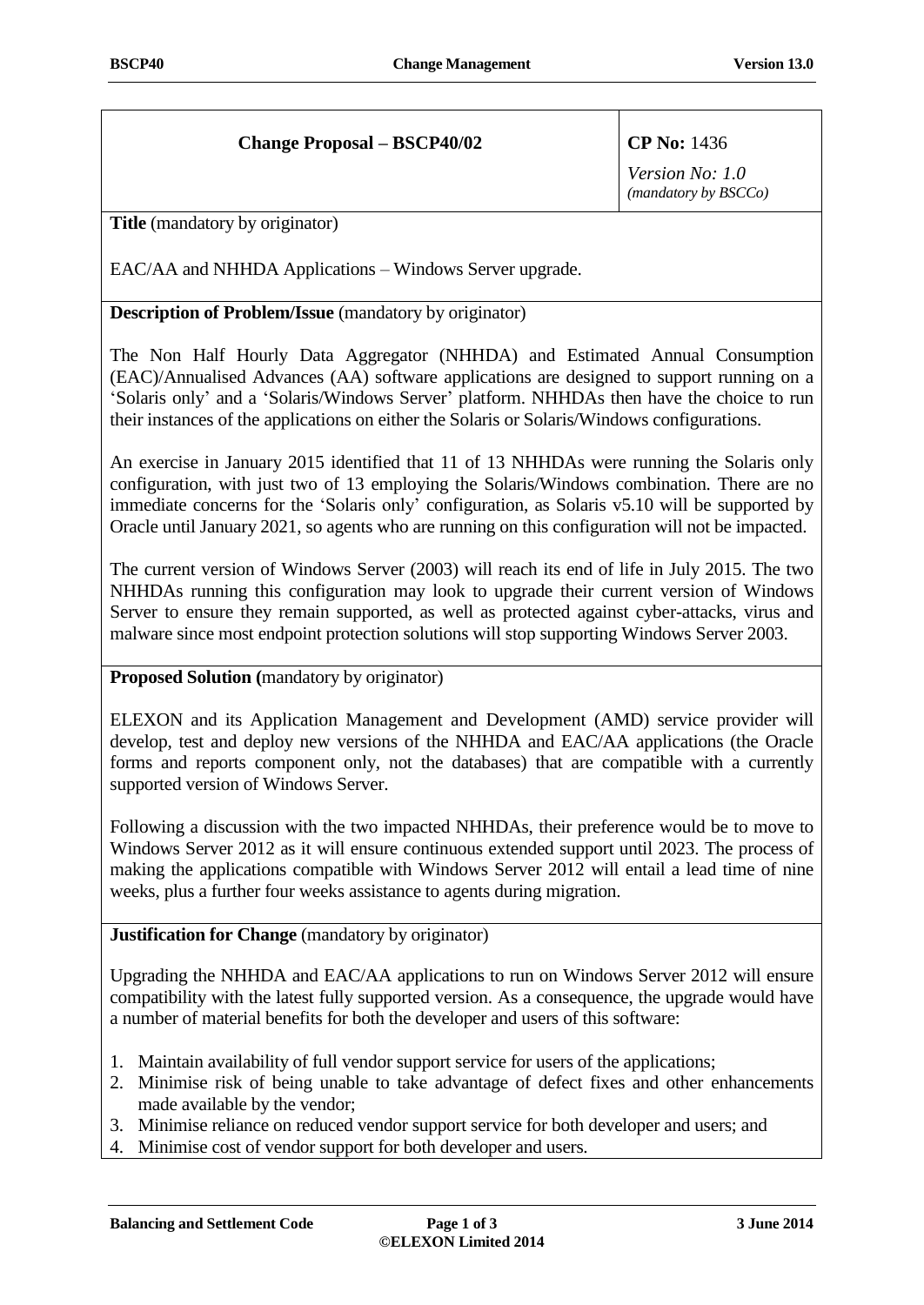**To which section of the Code does the CP relate, and does the CP facilitate the current provisions of the Code?** (mandatory by originator)

Section F 'Modification Procedure'

**Estimated Implementation Costs** (mandatory by BSCCo)

3 ELEXON man days for implementation effort equating to £720 and approximately £40,000 for Demand Led system changes to deliver the new software to agents.

The total cost to implement CP1436 would therefore be approximately £40,720.

**Configurable Items Affected by Proposed Solution(s)** (mandatory by originator)

- NHHDA System Management Guide
- NHHDA Installation Guide

**Impact on Core Industry Documents or System Operator-Transmission Owner Code**  (mandatory by originator)

None identified.

**Related Changes and/or Projects** (mandatory by BSCCo)

None identified.

**Requested Implementation Date:**

Requested implementation for **5 November 2015** as part of the November 2015 BSC Systems Release.

**Reason:** This is the next available Release, however the two impacted agents have indicated an intention to implement the changes as soon as possible, and so will complete their upgrade as soon as the new applications are made available.

## **Version History (mandatory by BSCCo)**

Version 1.0 of CP1436 was issued on 5 March 2015.